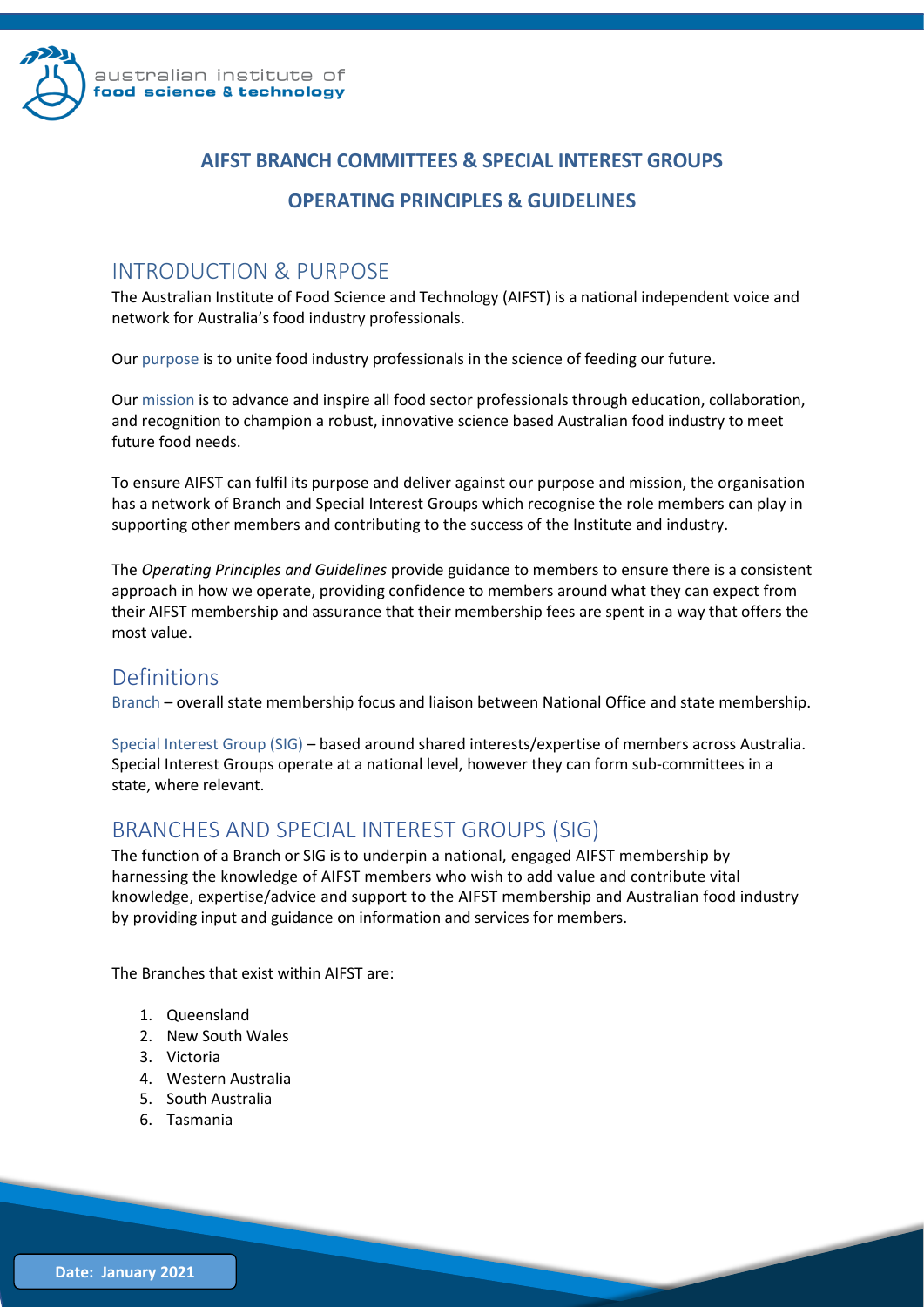

The Special Interest Groups that exist within AIFST will include:

- 7. Food Microbiology
- 8. Sensory and Consumer Science
- 9. Innovation and New Product Development
- 10. Young Professionals
- 11. Nutrition
- 12. Consultants
- 13. Cook Chill
- 14. Food Engineering (AFEA)

The specific functions and role of the Branch Committees and SIGs are to:

#### **Branches**

- Actively work with AIFST to deliver social and information events, updates and activities by harnessing knowledge and industry networks.
- Identify social and information events, updates, and activities to assist AIFST members to build their professional industry network or maintain the industry currency of members.
- Act as an AIFST Champion within both member and non-member networks and within the wider Australian and global food industry promoting the benefits of the organisation and acting as a champion for membership.

#### **Special Interest Groups (SIGs)**

- Provide input and guidance to AIFST to ensure the appropriate information relevant to current practices and needs for food industry professionals is delivered via mechanisms such as, but not limited to: Continuing Professional Development (CPD) courses, events, online updates (i.e. podcasts/webinars) and information briefings (i.e. member updates/factsheet) within AIFST resource capabilities.
- Share real-time industry news and updates with AIFST that may be of relevance for distribution to AIFST members more broadly or drive the need for AIFST to develop a new service or offering that will generate increased value for members in line with the current Strategic Plan.

### **SECRETARIAT**

AIFST will provide Secretariat support for all activities of the Committees and SIGs.

The AIFST Secretariat will attend the meetings (usually via the Zoom conference facility) and ensure meeting minutes are recorded and maintained.

The AIFST Secretariat will act as the point of contact for all event and membership enquiries.

The AIFST Secretariat is also responsible for approving all expenses, reimbursements, or bookings on behalf of a Committee/SIG.

The AIFST Secretariat will be responsible for ensuring communication of any activities.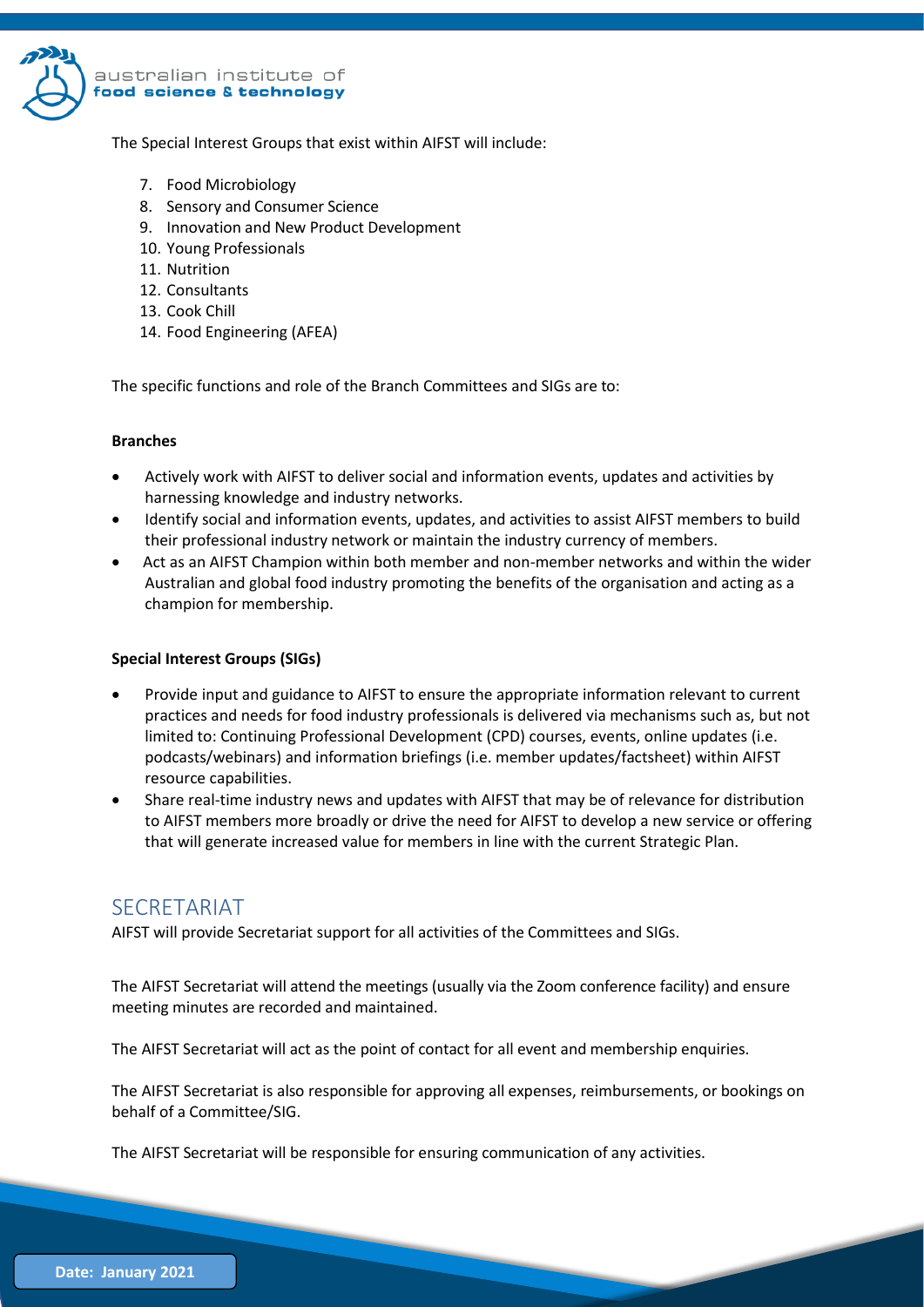

### MEETING SCHEDULE

Committees/SIGs are recommended to meet on a quarterly basis via face-to-face or teleconference as determined by the committee or SIG in consultation with the AIFST Secretariat. Additional meetings may be held on an as-needs basis.

The AIFST Secretariat will, where possible, distribute meeting material seven (7) days prior to meetings and provide meeting minutes and actions seven (7) days post all meetings.

# ANNUAL CALENDAR & BUDGET

Each Committee/SIG is required to prepare an annual calendar of proposed meetings, events, and activities for the year.

All calendars and budgets will be reviewed and finalised by AIFST.

There is the allowance for flexibility around implementation of plans due to changes in priority and circumstance, however all efforts will be made by Committee/SIGs to ensure an appropriately developed three-month rolling plan is delivered to underpin the value offering for AIFST members.

All activities are required to breakeven or generate a surplus. This means all individual events and activities are required to, at a minimum, cover costs through registration income and sponsorship.

An event budget is required to be prepared, reviewed, and approved by the AIFST Secretariat before any event bookings can be made.

AIFST may, at its discretion, host other events, activities, and meetings outside of the Committee/SIG developed annual calendar such as CPD events for the benefit of members.

# FINANCES & EXPENSES

All finances are centrally managed by AIFST. Any approvals for payments and expenses are to be managed by the AIFST Secretariat in line with the approved budget. The financial outcome of each specific event will be reported by the AIFST Secretariat to the Committee/SIG on a quarterly basis.

AIFST does not prepare individual Committee/SIG financial reports. An event-specific budget report/reconciliation will be provided as part of the quarterly (March, June, September, and December) reporting process by the AIFST Secretariat.

# POLICY FOR SIGNING CONTRACTS

Committee/SIG members are not authorised to sign any documentation on behalf of AIFST and all bookings related to an event (i.e., venue, catering, speakers) require confirmation by the AIFST Secretariat.